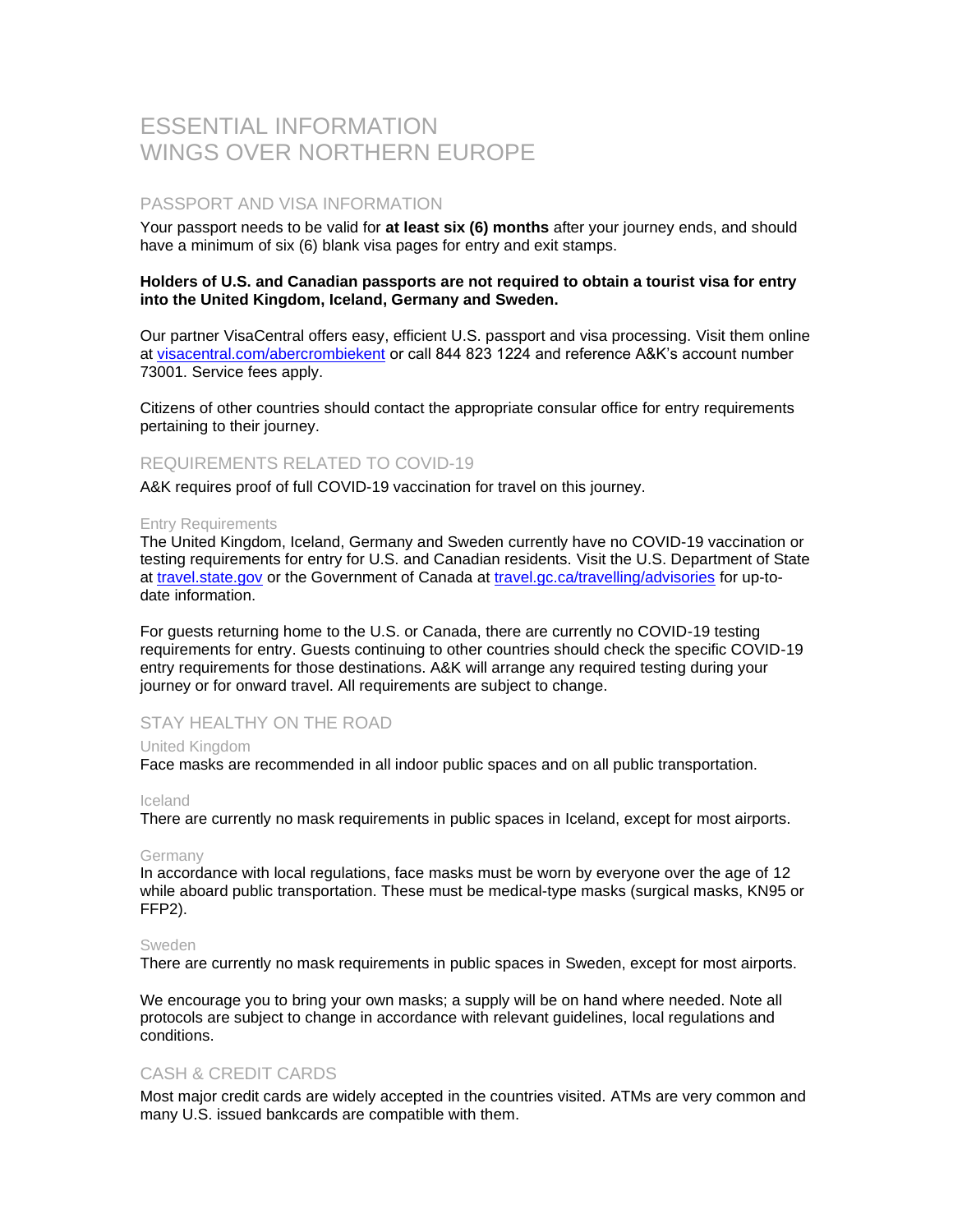# PACKING LIST & BAGGAGE RESTRICTIONS

Due to aircraft restrictions on luggage capacity, passengers may only carry one (1) large suitcase per person weighing no more than 70 pounds (31.5 kilograms), and one (1) piece of carry-on luggage. During flights, carry-ons will be stowed with the checked luggage and will not be accessible.

Please use the provided A&K luggage tags, even if your bags already have ID tags. This makes it easier for A&K staff to find and manage your luggage for you.

### Safe Travel Essentials

Be sure to bring personal protective equipment (PPE), including face masks and disposable gloves. We also recommend travel-sized hand sanitizer with at least 60% alcohol, facial tissues and disinfecting wipes or spray.

### Clothing

Choose versatile, casual clothing that can be layered if the weather (or level of air-conditioning) requires. Spring and fall weather can be unpredictable, it's best to bring multi-purpose clothing as well as lightweight gloves and a warm scarf. Smart casual attire is appropriate for evenings. Formal clothing is not necessary.

Cathedrals, churches, and other religious sites require conservative dress. Arms, shoulders should be covered – no shorts. This applies to both men and women. For women, barebacked, low-necked dresses or tops or short skirts, are not considered appropriate attire.

| □ Casual slacks                                         | □ Walking shorts                                                                     |  |
|---------------------------------------------------------|--------------------------------------------------------------------------------------|--|
| □ Polo shirts, casual short-sleeve shirts<br>or blouses | $\Box$ Long sleeve shirts or blouses                                                 |  |
| □ Comfortable walking shoes with low or no<br>heels     | $\Box$ Lightweight raincoat and umbrella                                             |  |
| $\Box$ Sweater or fleece jacket                         | $\Box$ Brimmed hat or visor for sun protection                                       |  |
| $\Box$ Sleepwear                                        | □ Personal garments                                                                  |  |
| $\sqcap$ Socks                                          | □ Swimwear/cover-up                                                                  |  |
| Other Recommended Items                                 |                                                                                      |  |
| □ Sunglasses                                            | $\Box$ Sun block and lip balm                                                        |  |
| □ Simple first-aid kit                                  | $\Box$ Prescriptions and medications (in their<br>original bottles and/or packaging) |  |
| $\Box$ Extra eyeglasses/contact lenses                  | □ Smartphone                                                                         |  |
| $\Box$ Charging cables for electronics                  | □ Global travel adapter                                                              |  |

Laundry service is available at your hotels. Complimentary Traveller's Valet laundry service for 8 articles of clothing per person will be provided at the midpoint of your journey. Dry cleaning is not included.

# TIPPING GUIDELINES

While decisions regarding tipping rest entirely with you, we suggest the following gratuities (noted in U.S. dollars) depending on the type of journey: